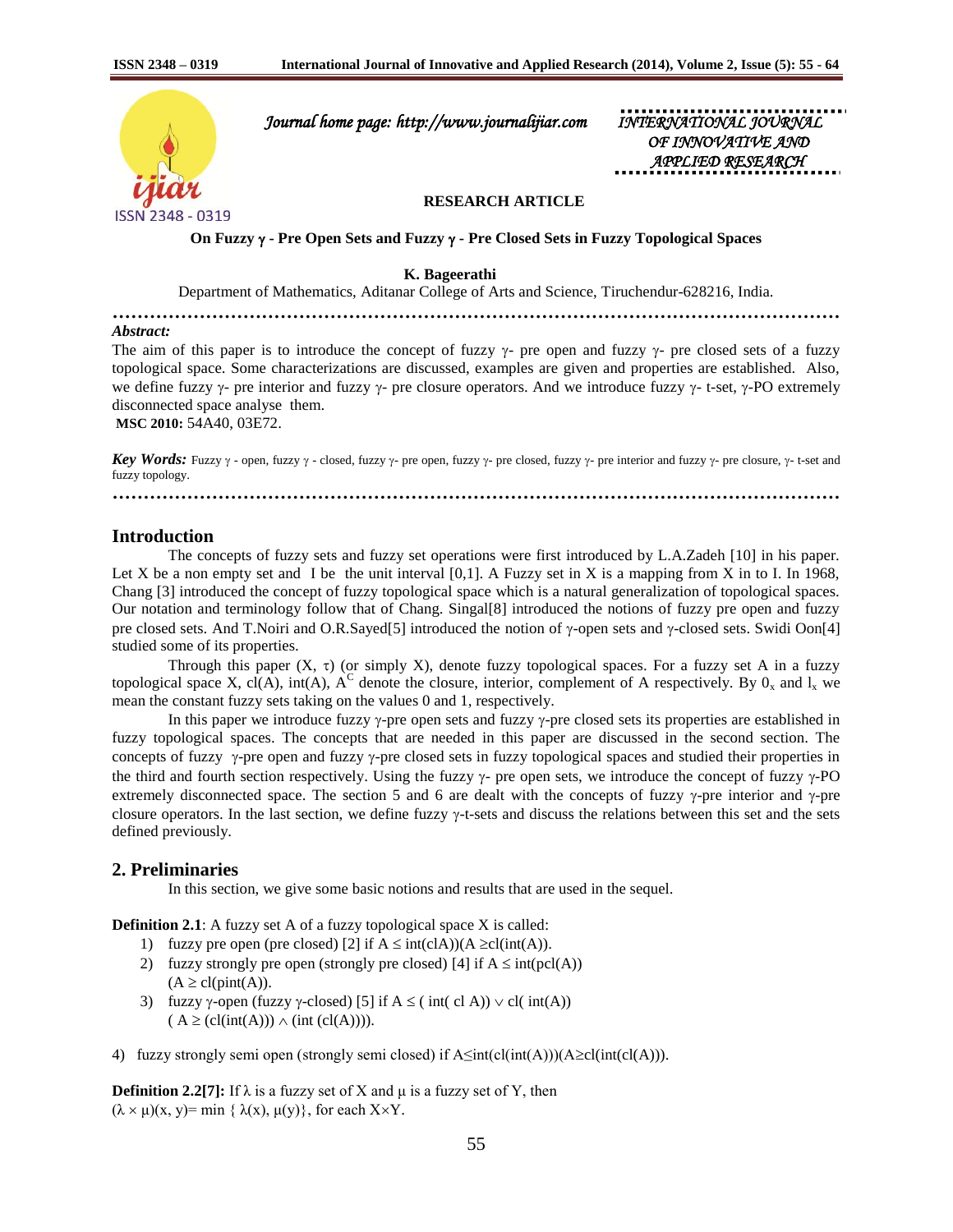**Definition 2.3[2]:** An fuzzy topological space  $(X, \tau_1)$  is a product related to an fuzzy topological space  $(Y, \tau_2)$  if for fuzzy sets A of X and B of Y whenever C<sup>c</sup>  $\geq$  A and D<sup>c</sup>  $\geq$  B implies C<sup>c</sup> x 1 $\vee$  1 x D<sup>c</sup>  $\geq$  A x B, where C  $\in \tau_1$  and  $D \in \tau_2$ , there exist  $C_1 \in \tau_1$  and  $D_1 \in \tau_2$  such that  $C_1^c \geq A$  or  $D_1^c \geq B$  and  $C_1^c \times 1 \vee 1 \times D_1^c = C^c \times 1 \vee 1 \times D^c$ .

**Lemma 2.4 [2]:** Let X and Y be fuzzy topological spaces such that X is product related to Y. Then for fuzzy sets A of X and B of Y,

- 1) cl  $(A \times B) = cl(A) \times cl(B)$
- 2) int  $(A \times B) = \text{int } (A) \times \text{int } (B)$

**Lemma 2.5[1]:** For fuzzy sets A, B, C and D in a set S, one has  $(A \wedge B) \times (C \wedge D) = (A \times D) \wedge (B \times C)$ 

### **Remark 2.6[5]:**

1. Any union of fuzzy  $\gamma$ -open sets in a fuzzy topological space X is a fuzzy  $\gamma$ -open set.

2. Any intersection of fuzzy  $\gamma$ -closed sets is fuzzy  $\gamma$ -closed set.

3. Let  ${A_{\alpha}}_{\alpha \in \Delta}$  be a collection of fuzzy  $\gamma$ -open sets in a fuzzy topological space X. Then  $\alpha \in \Delta A_{\alpha}$  is fuzzy  $\gamma$ -open.

**Definition 2.7[5]:** Let A be any fuzzy set in the fuzzy topological space X. Then we define

γ-cl (A) =  $\land$  {B: B  $\geq$  A, B is fuzzy γ-closed} and

 $\gamma$ -int (A) =  $\lor$ {B: B  $\leq$  A, B is fuzzy  $\gamma$ -open in X}.

Properties 2.8[5]: Let A be any fuzzy set in the fuzzy topological space X. Then

a)  $\gamma$ -cl  $(A^c) = (\gamma$ -int  $(A))^c$ 

b)  $\gamma$ -int  $(A^c) = (\gamma - cl(A))^c$ 

**Properties 2.9[5]:** Let A and B be any two fuzzy sets in a fuzzy topological space X. Then

1) γ-int (0) = 0, γ-int (1) = 1. 2)  $γ$ -int (A) is fuzzy  $γ$ -open in X. 3)  $\gamma$ -int(γ-int (A)) =  $\gamma$ -int (A). 4) if  $A \leq B$  then  $\gamma$ -int  $(A) \leq \gamma$ -int  $(B)$ . 5) γ-int  $(A \wedge B) = \gamma$ -int  $(A) \wedge \gamma$ -int  $(B)$ . 6) γ-int  $(A\vee B) \ge \gamma$ -int  $(A) \vee \gamma$ -int  $(B)$ .

**Properties 2.10[5]:** Let A and B be any two fuzzy sets in a fuzzy topological space X. Then 1)  $\gamma$ -cl(0) = 0,  $\gamma$ -cl(1) = 1. 2) γ-cl(A) is fuzzy γ-closed in X. 3)  $\gamma$ -cl( $\gamma$ -cl(A)) =  $\gamma$ -cl(A). 4) if  $A \leq B$  then  $\gamma$ -cl(A)  $\leq \gamma$ -cl(B). 5)  $\gamma$ -cl(A $\lor$ B) = γ-cl(A)  $\lor$  γ-cl(B). 6) γ-cl (A $\wedge$ B)  $\leq$ γ-cl (A)  $\wedge$  γ-cl(B).

# **3. Fuzzy -Pre Open Sets**

In this section we introduce the concept of fuzzy  $\gamma$ -pre open sets in a fuzzy topological space.

**Definition 3.1**: Let A be a fuzzy subset of a fuzzy topological space  $(X, \tau)$ . Then A is called fuzzy  $\gamma$ -pre open if A  $\leq$  $\gamma$ -int(cl (A)).

**Remarks 3.2:** It is obvious that every fuzzy  $\gamma$ -open is fuzzy  $\gamma$ -pre open and every fuzzy open set is fuzzy  $\gamma$ -pre open but the separate converses may not be true as shown by the following example.

The following example shows that every fuzzy  $\gamma$ -pre open set need not be fuzzy  $\gamma$ -open.

**Example 3.3:** Let  $X = \{a, b, c\}$  and  $\tau = \{0, 1, \{a_2, b_3, c_5\}, \{a_4, b_7, c_3\}, \{a_2, b_3, c_3\}, \{a_4, b_7, c_5\}\}\.$  Then  $(X, \tau)$ is a fuzzy topological space. The family of all fuzzy closed sets of  $\tau$  is  $\tau^c = \{0, 1, \{a_{.8}, b_{.7}, c_{.5}\}, \{a_{.6}, b_{.3}, c_{.7}\},\}$  ${a_8, b_7, c_7}, {a_{6}, b_{3}, c_{5}}.$  Let  $A = {a_4, b_6, c_6}.$  Then  $cl(int(A)) = {a_{6}, b_{3}, c_{5}}$  and  $int(cl(A)) = {a_4, b_7}$ c.<sub>5</sub>}. Therefore int(cl(A))  $\vee$  cl(int(A)) = {a.<sub>6</sub>, b.<sub>7</sub>, c.<sub>5</sub>}. By Definition 2.1(3), A is not fuzzy  $\gamma$ -open. Now  $\gamma$ -int(cl(A))  $= \{a_{.6}, b_{.7}, c_{.7}\}.$  Then  $A \le \gamma\text{-int}(cl(A))$ . Therefore A is fuzzy  $\gamma$ -pre open.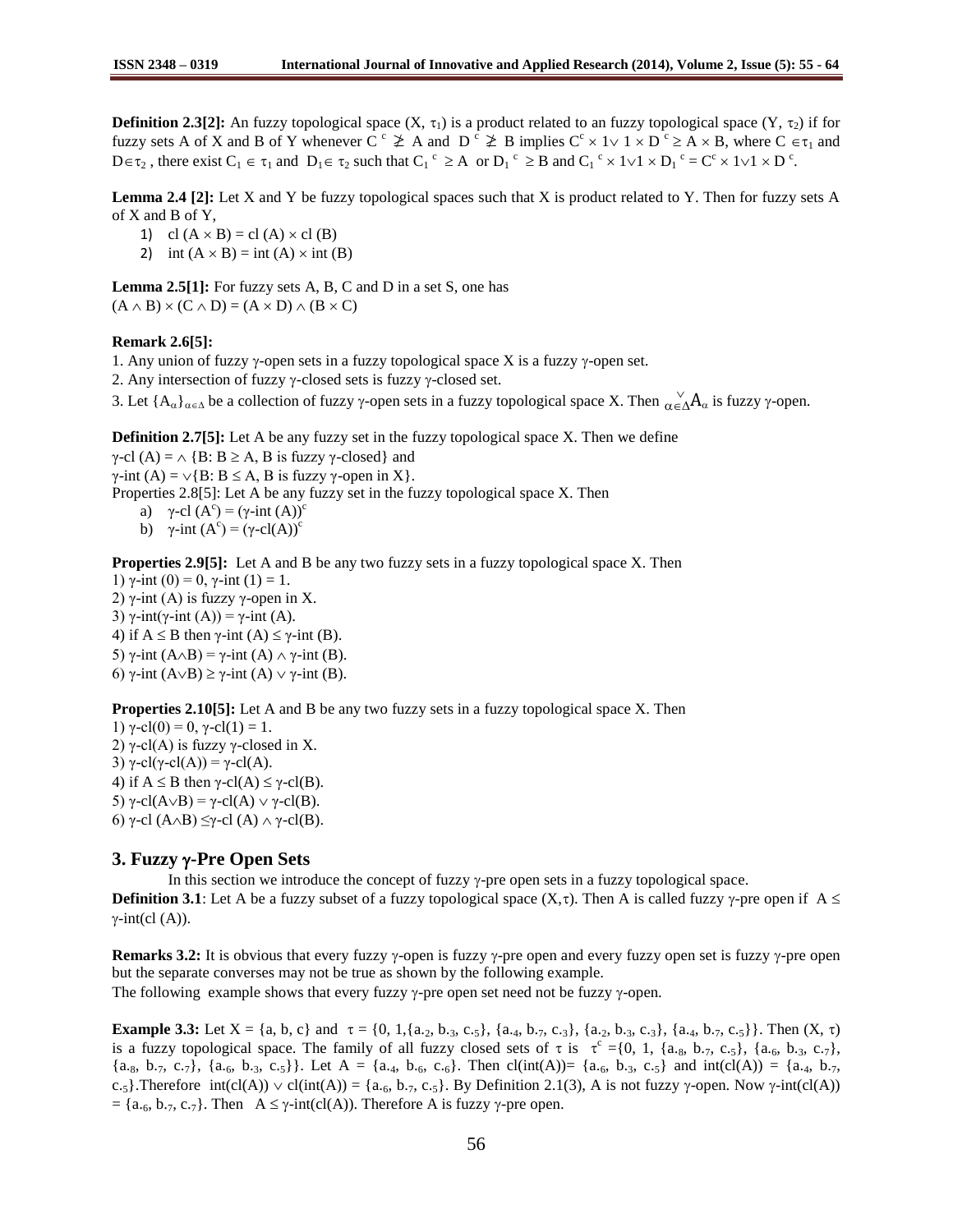The next example shows that every fuzzy  $\gamma$ -pre open set need not be fuzzy open.

**Example 3.4:** Let  $X = \{a, b\}$  and  $\tau = \{0, 1, \{a_2, b_2\}\}\$ . Then  $(X, \tau)$  is a fuzzy topological space. The family of all fuzzy closed sets of  $\tau$  is  $\tau^c = \{0, 1, \{a_{.8}, b_{.8}\}\}\.$  Let  $A = \{a_{.3}, b_{.4}\}\.$  Then  $\gamma$ -int(cl(A)) =  $\{a_{.6}, b_{.6}\}\.$  It shows that  $A \le \gamma$ -int (cl(A)). By using Definition 3.1, A is fuzzy  $\gamma$ -pre open. But A is not a fuzzy open set.

It is clear that every fuzzy pre open is fuzzy  $\gamma$ -pre open. Every fuzzy strongly semi open set and fuzzy strongly pre open set is also fuzzy γ-pre open. But the converse need not be true as shown by the following example. The following example shows that every fuzzy  $\gamma$ -pre open set need not be fuzzy pre open.

**Example 3.5:** Let  $X = \{a, b\}$  and  $\tau = \{0, 1, \{a_2, b_3\}\}\$ . Then  $(X, \tau)$  is a fuzzy topological space. The family of all fuzzy closed sets of  $\tau$  is  $\tau^c = \{0, 1, \{a_{.8}, b_{.7}\}\}\$ . Let  $A = \{a_{.2}, b_{.4}\}\$ . Then  $\gamma$ -int(cl(A)) =  $\{a_{.8}, b_{.6}\}\$ . It shows that  $A \le \gamma$ -int (cl(A)). By using Definition3.1, A is fuzzy  $\gamma$ -pre open. Now int(cl(A)) = { a.<sub>2</sub>, b.<sub>3</sub>}. That shows A  $\leq$  int  $(cl(A))$ . Hence A is not a fuzzy pre open set.

The next example shows that every fuzzy  $\gamma$ -pre open need not be fuzzy strongly pre open.

**Example 3.6:** Let  $X = \{a, b\}$  and  $\tau = \{0, 1, \{a_{.3}, b_{.2}\}, \{a_{.7}, b_{.6}\}\}\$ . Then  $(X, \tau)$  is a fuzzy topological space. The family of all fuzzy closed sets of  $\tau$  is  $\tau^c = \{0, 1, \{a_{\cdot7}, b_{\cdot8}\}, \{a_{\cdot3}, b_{\cdot4}\}\}\.$  Let  $A = \{a_{\cdot3}, b_{\cdot3}\}.$  Then pcl(A)=  $\{a_{\cdot4}, b_{\cdot4}\}$  and int(pcl(A))= {a.<sub>3</sub>, b.<sub>2</sub>}. That shows  $A \nleq int(pcl(A))$ , it follows that A is not fuzzy strongly pre open. But calculations give  $\gamma$ -int(cl(A)) = {a.<sub>3</sub>, b.<sub>4</sub>}. That is A $\leq \gamma$ -int(cl(A)). Therefore A is fuzzy  $\gamma$ -pre open.

The next example shows that every fuzzy  $\gamma$ -pre open set need not be fuzzy strongly semi open.

**Example 3.7:** Let  $X = \{a, b\}$  and  $\tau = \{0, 1, \{a_3, b_2\}, \{a_3, b_5\}\}\$ . Then  $(X, \tau)$  is a fuzzy topological space. The family of all fuzzy closed sets of  $\tau$  is  $\tau^c = \{0, 1, \{a_{\cdot7}, b_{\cdot8}\}, \{a_{\cdot7}, b_{\cdot5}\}\}\.$  Let  $A = \{a_{\cdot3}, b_{\cdot4}\}.$  Then  $\gamma$ -int(cl(A))=  $\{a_{\cdot4}, b_{\cdot5}\}.$ That shows  $A \leq \gamma$ -int(cl(A)), it follows that A is fuzzy  $\gamma$ -pre open. But int(cl(int(A))) = {a.<sub>3</sub>, b.<sub>5</sub>}, that is A  $\leq$  $int(cl(int(A))$ . Therefore A is not fuzzy strongly semi open.

**Proposition 3.8:** Let  $(X, \tau)$  be a fuzzy topological space. Then the union of any two fuzzy  $\gamma$ -pre open sets is a fuzzy -pre open set.

**Proof:** Let  $A_1$  and  $A_2$  be the two fuzzy  $\gamma$ -pre open sets. By Definition 3.1,  $A_1 \leq \gamma$ -int (cl(A<sub>1</sub>)) and  $A_2 \leq \gamma$ -int (cl(A<sub>2</sub>) )). Therefore  $A_1 \vee A_2 \le \gamma$ -int (cl(A<sub>1</sub>))  $\vee$   $\gamma$ -int(cl(A<sub>2</sub>)). By using Properties 2.9(6),  $A_1 \vee A_2 \le \gamma$ -int (cl(A<sub>1</sub>)  $\vee$ cl(A<sub>2</sub>)) =  $\gamma$ -int (cl(A<sub>1</sub>  $\vee$ A<sub>2</sub>)). Hence A<sub>1</sub>  $\vee$  A<sub>2</sub> is fuzzy  $\gamma$ -pre open.

The following example shows that the intersection of any two fuzzy  $\gamma$ -pre open sets need not be fuzzy  $\gamma$ -pre open set.

**Example 3.9:** Let  $X = \{a, b\}$  and  $\tau = \{0, 1, \{a_2, b_3\}, \{a_3, b_4\}\}\$ . Then  $(X, \tau)$  be a fuzzy topological space. The family of all fuzzy closed sets of  $\tau$  is  $\tau^c$ Let A = {a.g, b.9}. Then  $\gamma$ -int (cl(A))= {1}. Thus by Definition 3.1, A is fuzzy  $\gamma$ -pre open. Let B = {a.g, b.<sub>7</sub>}. Then  $\gamma$ -int(cl(B))= {1}. Thus by Definition 3.1, B is fuzzy  $\gamma$ -pre open. Now  $A \wedge B = \{a_{.8}, b_{.7}\}\$  and  $\gamma$ -int (cl( $A \wedge B$ )) =  $\{a_{.7}, b_{.4}\}\$ . Thus  $A \wedge B \nleq \gamma$ -int (cl( $A \wedge B$ )). Therefore  $A \wedge B$  is not fuzzy  $\gamma$ -pre open.

**Theorem 3.10**: Let  $(X, \tau)$  be a fuzzy topological space and let  $\{A_{\alpha}\}_{{\alpha \in \Delta}}$  be a collection of fuzzy  $\gamma$ -pre open sets in a fuzzy topological space X. Then  $\bigvee_{\alpha \in \Delta} A_{\alpha}$  is fuzzy  $\gamma$ -pre open.

**Proof:** Let  $\Delta$  be a collection of fuzzy  $\gamma$ -pre open sets of a fuzzy topological space  $(X, \tau)$ . Then by using Definition 3.1, for each  $\alpha \in \Delta$ ,  $A_{\alpha} \leq \gamma \text{-}int(cl(A_{\alpha}))$ . Thus  $\bigvee$  $\alpha \in \Delta A^{\alpha} \leq$  $\checkmark$  $\alpha \in \Delta^{\gamma\text{-}int(cl(A_{\alpha}))}$ . By using Remark 2.6(3),  $\bar{\vee}$  $\alpha \in \Delta^{A_{\alpha}} \leq \gamma$ - $\frac{v}{\sin t}$  $\alpha \in \Delta$  (cl(A<sub> $\alpha$ </sub>)). Since  $\vee$ cl(A<sub> $\alpha$ </sub>)  $\leq$  cl( $\vee$ A $\alpha$ ),  $\vee$  $\alpha \in \Delta^{A_{\alpha} \leq \gamma \text{-} \text{int } (cl{}_{\alpha \in \alpha}^{\vee})$  $\chi^{\vee}$   $(A_{\alpha})$ ). Thus the arbitrary union of fuzzy  $\gamma$ pre open sets is fuzzy  $\gamma$ -pre open.

**Lemma 3.11[9]:** Let  $(X, \tau)$  and  $(Y, \sigma)$  be any two fuzzy topological spaces such that X is product related to Y. Then the product  $A_1 \times A_2$  of fuzzy  $\gamma$ -open set  $A_1$  of X and a fuzzy  $\gamma$ -open set  $A_2$  of Y is fuzzy  $\gamma$ -open set of the fuzzy product space  $X \times Y$ .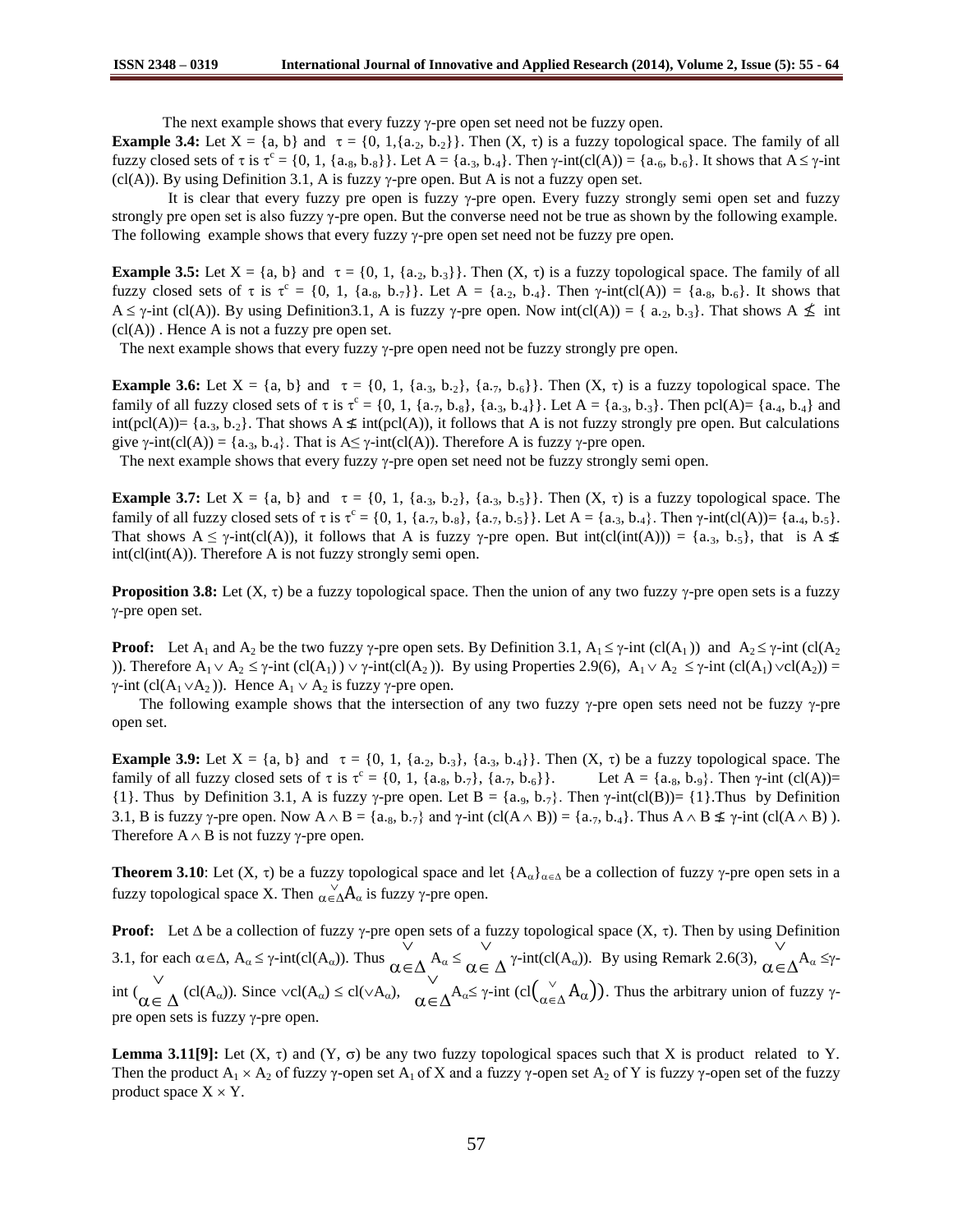**Theorem 3.12:** Let  $(X, \tau)$  and  $(Y, \sigma)$  be any two fuzzy topological spaces such that X is product related to Y. Then the product  $A_1 \times A_2$  of a fuzzy  $\gamma$ -pre open set  $A_1$  of X and a fuzzy  $\gamma$ -pre open set  $A_2$  of Y is fuzzy  $\gamma$ -pre open set of the fuzzy product space  $X \times Y$ .

**Proof:** Let  $A_1$  be a fuzzy  $\gamma$ -pre open subset of X and  $A_2$  be a fuzzy  $\gamma$ -pre open subset of Y. Then by using Definition 3.1, we have  $A_1 \le \gamma$ -int (cl(A<sub>1</sub>)) and  $A_2 \le \gamma$ -int(cl(A<sub>2</sub>)). This implies that,  $A_1 \times A_2 \le \gamma$ -int (cl(A<sub>1</sub>))  $\times \gamma$ -int (cl(A<sub>2</sub>)). By Lemma 3.11,  $A_1 \times A_2 \le \gamma$ -int (cl(A<sub>1</sub>)  $\times$  cl(A<sub>2</sub>)). By Lemma 2.4(1),  $A_1 \times A_2 \le \gamma$ -int (cl(A<sub>1</sub>  $\times$  A<sub>2</sub>)). Therefore  $A_1 \times A_2$ is fuzzy  $\gamma$ -pre open set in the fuzzy product space  $X \times Y$ .

## **4. Fuzzy γ – pre closed sets**

In this section we introduce the concept of fuzzy  $\gamma$ -pre closed sets in a fuzzy topological space.

**Definition 4.1:** Let A be a fuzzy subset of a fuzzy topological space  $(X, \tau)$ . Then A is called fuzzy  $\gamma$ -pre closed set of X if  $A \ge \gamma$ -cl(int(A)).

**Proposition 4.2:** Let  $(X, \tau)$  be a fuzzy topological space and A be a fuzzy subset of X. Then A is fuzzy  $\gamma$ -pre closed if and only if  $A^c$  is fuzzy  $\gamma$ -pre open.

**Proof :** Let A be a fuzzy  $\gamma$ -pre closed subset of X. Then by Definition 4.1,  $A \geq \gamma$ -cl(int(A)). Taking complement on both sides, we get  $A^c \le (\gamma - cl(int(A)))^c$ . By using Properties 2.8(b),  $A^c \le \gamma$ -int (cl(A<sup>c</sup>)). By Definition 4.1, we have  $A<sup>c</sup>$  is fuzzy γ-pre open.

Conversely, let  $A^c$  is fuzzy  $\gamma$ -pre open. By Definition 3.1,  $A^c \leq \gamma$ -int(cl( $A^c$ )). Taking complement on both sides we get,  $A \ge (\gamma \text{-int}(cl(A^c)))^c$ . By using Properties 2.8(a),  $A \ge \gamma \text{-cl(int(A))}$ . By Definition 4.1, we have A is fuzzy  $\gamma$ -pre closed.

**Remark 4.3:** It is obvious that every fuzzy γ-closed set is fuzzy γ-pre closed and every fuzzy closed set is fuzzy γpre closed. Every fuzzy strongly semi closed set and fuzzy strongly pre closed set is also fuzzy γ-pre closed. But the separate converses may not be true as shown by the following example.

The following example shows that every fuzzy  $\gamma$ -pre closed set need not be fuzzy  $\gamma$ -closed.

**Example 4.4:** Let  $X = \{a, b, c\}$  and  $\tau = \{0, 1, \{a_{.2}, b_{.3}, c_{.5}\}, \{a_{.4}, b_{.7}, c_{.3}\}, \{a_{.2}, b_{.3}, c_{.3}\},\}$ 

 ${a_{4}, b_{7}, c_{5}}$ . Then  $(X, \tau)$  is a fuzzy topological space. The family of all fuzzy closed sets of  $\tau$  is  $\tau^c = \{0, 1, \{a_{8},$ b.7, c.5}, {a.6, b.3, c.7}, {a.8, b.7, c.7}, {a.6, b.3, c.5}}. Let A = {a.3, b.6, c.5} then cl(int(A))= {a.6, b.3, c.5} and int(cl(A))= {a.<sub>4</sub>, b.<sub>7</sub>, c.<sub>5</sub>}. Then  $int(cl(A)) \wedge cl(int(A)) = {a_4, b_3, c_5}$ . By Definition 2.1(3), A is not fuzzy  $\gamma$ -closed. Now let  $\gamma$ -cl(int(A) = {a.<sub>3</sub>, b.<sub>3</sub>, c.<sub>5</sub>}. Then  $A \ge \gamma$ -cl(int(A)). Thus A is fuzzy  $\gamma$ -pre closed.

The next example shows that every fuzzy  $\gamma$ -pre closed need not be fuzzy closed.

**Example 4.5:** Let  $X = \{a, b\}$  and  $\tau = \{0, 1, \{a_3, b_4\}\}\$ . Then  $(X, \tau)$  is a fuzzy topological space. The family of all fuzzy closed sets of τ is τ<sup>c</sup> = {0, 1, {a.<sub>7</sub>, b.<sub>6</sub>}}. Let A = {a.<sub>4</sub>, b.<sub>5</sub>}. Then γ-cl(int(A))= {a.<sub>4</sub>, b.<sub>4</sub>}. That shows A ≥ γ $cl(int(A))$ , it follows that A is fuzzy  $\gamma$ -pre closed. But A is not a fuzzy closed set.

The next example shows that every fuzzy  $\gamma$ -pre closed and fuzzy strongly semi closed need not be fuzzy strongly pre closed.

**Example 4.6:** Let  $X = \{a, b\}$  and  $\tau = \{0, 1, \{a_3, b_2\}, \{a_7, b_6\}\}\.$  Then  $(X, \tau)$  is a fuzzy topological space. The family of all fuzzy closed sets of  $\tau$  is  $\tau^c = \{0, 1, \{a_{\cdot7}, b_{\cdot8}\}, \{a_{\cdot3}, b_{\cdot4}\}\}\.$  Let  $A = \{a_{\cdot5}, b_{\cdot6}\}.$  Then pint(A))=  $\{a_{\cdot5}, b_{\cdot5}\}$ and cl(pint(A))= { $a_{.7}$ ,  $b_{.8}$ }. That shows  $A \not\geq cl(pint(A))$ , it follows that A is not fuzzy strongly pre closed. But  $A \geq \gamma$ cl(int(A)) = {a.<sub>3</sub>, b.<sub>3</sub>}. This implies that A is fuzzy  $\gamma$ -pre closed. Now cl(int(cl(A)))= {a.<sub>7</sub>, b.<sub>8</sub>}. It follows that A  $\geq$  $cl(int(cl(A)))$ . Therefore A is not fuzzy strongly semi closed.

It follows that every fuzzy pre closed set is fuzzy γ-pre closed but the converse may not be true as shown by the following example.

**Example 4.7:** Let  $X = \{a, b\}$  and  $\tau = \{0, 1, \{a_2, b_3\}\}\$ . Then  $(X, \tau)$  is a fuzzy topological space. The family of all fuzzy closed sets of  $\tau$  is  $\tau^c = \{0, 1, \{a_{.8}, b_{.7}\}\}\.$  Let  $A = \{a_{.4}, b_{.5}\}.$  Then  $\gamma$ -cl(int(A)) =  $\{a_{.3}, b_{.5}\}.$  It shows that  $A \ge \gamma$ -cl(int(A)). By using Definition 4.1, A is fuzzy  $\gamma$ -pre closed. Now cl(int(A)) = { a.g, b.7}. That shows  $A \not\geq cl$  (int(A)). Hence A is not a fuzzy pre closed set.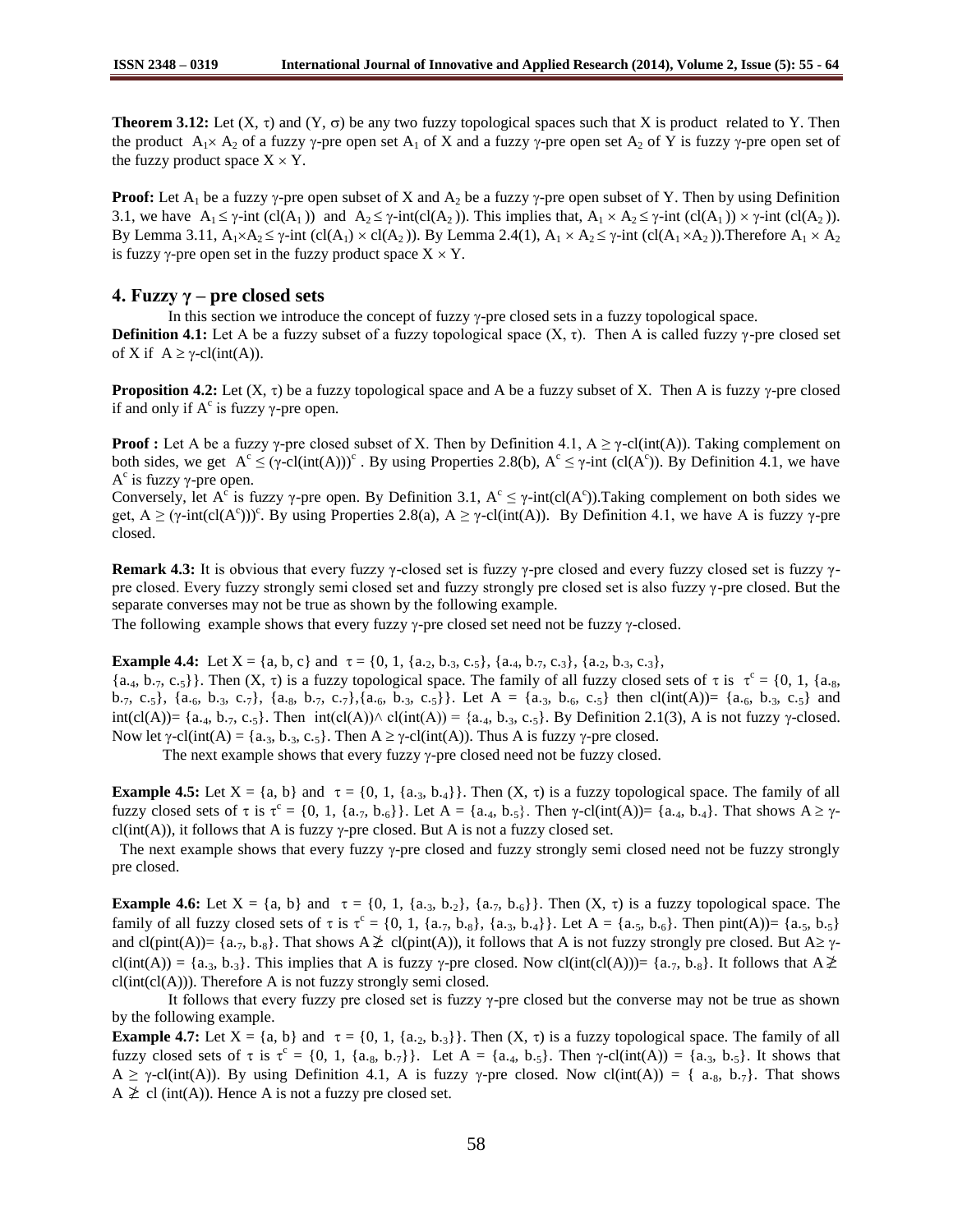**Theorem 4.8:** Let  $(X, \tau)$  be a fuzzy topological space. Then the intersection of two fuzzy  $\gamma$ -pre closed sets is fuzzy γ-pre closed set in the fuzzy topological space  $(X, τ)$ .

**Proof:** Let  $A_1$  and  $A_2$  be two fuzzy  $\gamma$ -pre closed sets. By Definition 4.1, we have  $A_1 \geq \gamma$ -cl(int(A<sub>1</sub>)) and  $A_2 \geq$  $\gamma$ -cl(int(A<sub>2</sub>)). By using Properties 2.10(6),  $A_1 \wedge A_2 \ge \gamma$ -cl (int(A<sub>1</sub>)  $\wedge$  int(A<sub>2</sub>)) =  $\gamma$ -cl (int(A<sub>1</sub> $\wedge$ A<sub>2</sub>)). Hence A<sub>1</sub> $\wedge$ A<sub>2</sub> is fuzzy γ-pre closed.

The union of two fuzzy  $\gamma$ -pre closed sets is need not be fuzzy  $\gamma$ -pre closed set in the fuzzy topological space X as shown by the following example.

**Example 4.9:** Let  $X = \{a, b\}$  and  $\tau = \{0, 1, \{a_{.5}, b_{.5}\}, \{a_{.4}, b_{.5}\}\}\.$  Then  $(X, \tau)$  is a fuzzy topological space. The family of all fuzzy closed sets of  $\tau$  is  $\tau^c = \{0, 1, \{a_{.5}, b_{.5}\}, \{a_{.6}, b_{.5}\}\}\.$  Let  $A = \{a_0, b_{.5}\}\.$  Then  $\gamma$ -cl(int(A)) =  $\{0\}.$  Thus by Definition 4.1, A is fuzzy  $\gamma$ -pre closed. Let B = {a.4, b<sub>0</sub>}. Then we get  $\gamma$ -cl(int(B))= {0}. Thus by Definition 4.1, B is fuzzy  $\gamma$ -pre closed. Now  $A \vee B = \{a_{.4}, b_{.5}\}$  and  $\gamma$ -cl (int( $A \vee B$ )) =  $\{a_{.5}, b_{.5}\}$ . Thus  $A \vee B \not\geq \gamma$ -cl (int( $A \vee B$ )). Therefore  $A \vee B$  is not fuzzy  $\gamma$ -pre closed.

**Theorem 4.10:** Let (X,  $\tau$ ) be a fuzzy topological space and let  $\{A_{\alpha}\}_{\alpha \in \Delta}$  be a collection of fuzzy  $\gamma$ -pre closed sets in a fuzzy topological space X. Then  $\bigwedge_{\alpha \in \Delta}^{\wedge} A_{\alpha}$  is fuzzy γ-pre closed for each  $\alpha \in \Delta$ .

**Proof:** Let  $\Delta$  be a collection of fuzzy  $\gamma$ -pre closed sets of a fuzzy topological space  $(X, \tau)$ . Then by Definition 4.1, for each  $\alpha \in \Delta$ ,  $A_{\alpha} \ge \gamma$ -cl(int(A<sub>α</sub>)). Then  $\alpha \in \Delta A_{\alpha} \ge \alpha \in \Delta (\gamma - \text{cl(int } (A_{\alpha})))$ . By using Properties 2.6,  $\alpha \in \Delta A_{\alpha} \ge \gamma$ cl(int( $\alpha \in \Delta(A_{\alpha})$ )). Thus arbitrary intersection of fuzzy  $\gamma$ -pre closed set is fuzzy  $\gamma$ -pre closed.

**Lemma 4.11[9]:** Let  $(X, \tau)$  and  $(Y, \sigma)$  be any two fuzzy topological spaces such that X is product related to Y. Then the product  $A_1 \times A_2$  of fuzzy  $\gamma$ -closed set  $A_1$  of X and a fuzzy  $\gamma$ -closed set  $A_2$  of Y is fuzzy  $\gamma$ -closed set of the fuzzy product space  $X \times Y$ .

**Theorem 4.12:** Let  $(X, \tau)$  and  $(Y, \sigma)$  be any two fuzzy topological spaces such that X is product related to Y. Then the product  $A_1 \times A_2$  of fuzzy  $\gamma$ -pre closed set  $A_1$  of X and a fuzzy  $\gamma$ -pre closed set  $A_2$  of Y is fuzzy  $\gamma$ -pre closed set of the fuzzy product space  $X \times Y$ .

**Proof**: Let  $A_1$  be a fuzzy  $\gamma$ -pre closed subset of X and  $A_2$  be a fuzzy  $\gamma$ -pre closed subset of Y. Then by Definition 4.1, we have  $A_1 \ge \gamma$ -cl (int(A<sub>1</sub>)) and  $A_2 \ge \gamma$ -cl(int(A<sub>2</sub>)). Now  $A_1 \times A_2 \ge (\gamma$ -cl (int(A<sub>1</sub>))  $\times \gamma$ -cl(int(A<sub>2</sub>)). By using Lemma 4.11,  $A_1 \times A_2 \ge \gamma$ -cl(int(A<sub>1</sub>)  $\times$  int(A<sub>2</sub>)). By using the Lemma 2.4(2), we get  $A_1 \times A_2 \ge \gamma$ -cl(int(A1  $\times$  A2)). Therefore  $A_1 \times A_2$  is fuzzy  $\gamma$ -pre closed in the fuzzy product space  $X \times Y$ .

## **5. Fuzzy γ-pre interior**

In this section we introduce the concept of fuzzy γ-pre interior and their properties in a fuzzy topological space.

**Definition 5.1:** Let  $(X, \tau)$  be a fuzzy topological space. Then for a fuzzy subset A of X, the fuzzy  $\gamma$ -pre interior of A (briefly  $\gamma$ -pint (A)) is the union of all fuzzy  $\gamma$ -pre open sets of X contained in A. That is,  $\gamma$ -pint (A) =  $\lor$  {B: B  $\leq$  A, B is fuzzy  $\gamma$ -pre open in X}

**Proposition 5.2 :** Let  $(X, \tau)$  be a fuzzy topological space. Then for any fuzzy subsets A and B of a fuzzy topological X we have

- (i)  $\gamma$ -pint  $(A) \leq A$ ,
- (ii) A is fuzzy  $\gamma$ -pre open  $\Leftrightarrow \gamma$ -pint(A) = A,
- (iii)  $\gamma$ -pint(γ-pint (A)) = γ-pint (A),
- (iv) if  $A \leq B$  then  $\gamma$ -pint (A)  $\leq \gamma$ -pint (B).

**Proof:**

(i) follows from Definition 5.1. Let A be fuzzy  $\gamma$ -pre open. Then A  $\leq \gamma$ -pint (A). By using (i) we get  $A = \gamma$ -pint (A). Conversely assume that  $A = \gamma$ -pint (A). By using Definition 5.1, A is fuzzy  $\gamma$ -pre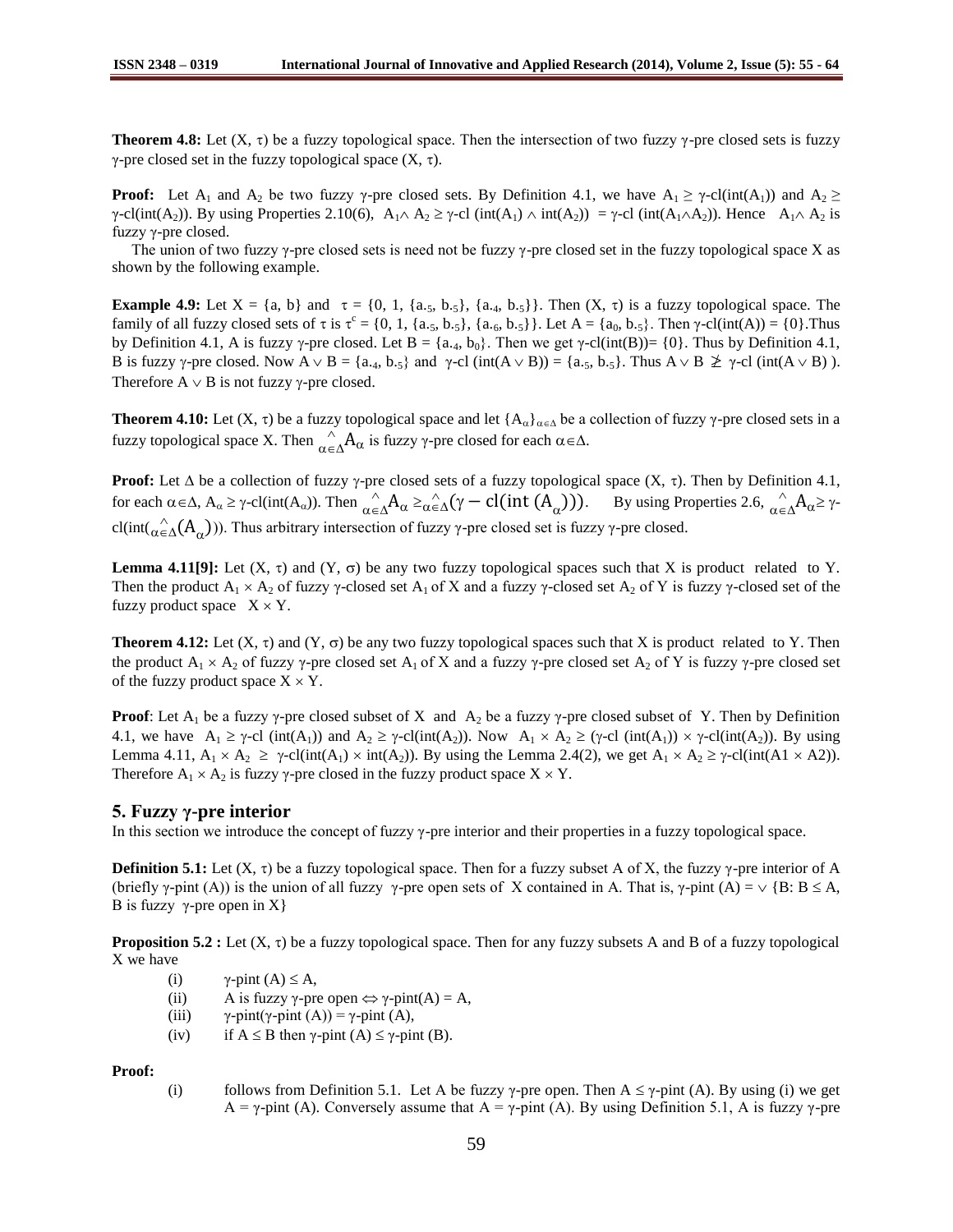open. Thus (ii) is proved. By using (ii) we get  $γ$ -pint(γ-pint (A)) =  $γ$ -pint (A). This proves (iii). Since  $A \leq B$ , by using (i)  $\gamma$ -pint (A)  $\leq A \leq B$ . That is  $\gamma$ -pint (A)  $\leq B$ . By (iii),  $\gamma$ -pint ( $\gamma$ -pint (A))  $\leq \gamma$ pint(B). Thus  $\gamma$ -pint (A)  $\leq \gamma$ -pint (B). This proves (iv).

**Theorem 5.3:** Let  $(X, \tau)$  be a fuzzy topological space. Then for any fuzzy subset A and B of a fuzzy topological space, we have

- (i)  $\gamma$ -pint (A $\land$ B) = ( $\gamma$ -pint A)  $\land$  ( $\gamma$ -pint B)
- (ii)  $\gamma$ -pint (A $\lor$ B)  $\geq$  ( $\gamma$ -pint A)  $\lor$  ( $\gamma$ -pint B)

**Proof:** Since  $A \triangle B \le A$  and  $A \triangle B \le B$ , by using Proposition 5.2(iv), we get  $\gamma$ -pint  $(A \triangle B) \le \gamma$ -pint(A) and  $\gamma$ -pint (AB) γ-pint (B). This implies that γ-pint (A B) (γ-pint A) (γ-pint B) ------------------------------------------ (1). By using Proposition5.2(i), we have  $\gamma$ -pint(A)  $\leq$  A and  $\gamma$ -pint(B)  $\leq$  B. This implies that  $\gamma$ -pint (A)  $\land$   $\gamma$ -pint(B)  $\leq$  A  $\wedge$  B. Now applying Proposition 5.2(iv),

we get  $\gamma$ -pint (( $\gamma$ -pint (A)  $\land \gamma$ -pint (B))  $\leq \gamma$ -pint (A $\land$ B).

By (1), γ-pint(γ-pint (A))  $\land$  γ-pint (γ-pint (B))  $\leq$  γ-pint (A  $\land$  B). By Proposition 5.2(iii), γ-pint (A)  $\land$  γ-pint (B)  $\leq$  γpint  $(A \wedge B)$  ----------------------(2). From (1) and (2),

γ-pint  $(A \wedge B) = \gamma$ -pint  $(A) \wedge \gamma$ -pint  $(B)$ . This implies(i).

Since  $A \leq A \vee B$  and  $B \leq A \vee B$ , by using Proposition 5.2(iv), we have  $\gamma$ -pint (A)  $\leq \gamma$ -pint (A  $\vee$  B) and  $\gamma$ -pint (B)  $\leq \gamma$ -pint (A  $\vee$  B). This implies that  $\gamma$ -pint (A)  $\vee$   $\gamma$ -pint (B)  $\leq \gamma$ -pint (A  $\vee$  B). Hence (ii).

The following example shows that the equality need not be hold in Theorem 5.3(ii).

**Example 5.4:** Let  $X = \{a, b, c\}$  and  $\tau = \{0, 1, \{a_{.2}, b_{.3}, c_{.5}\}, \{a_{.4}, b_{.7}, c_{.3}\}, \{a_{.2}, b_{.3}, c_{.3}\}, \{a_{.4}, b_{.7}, c_{.5}\}\}\.$  Then  $(X, \tau)$ is a fuzzy topological space. The family of all fuzzy closed sets of  $\tau$  is  $\tau^c = \{0, 1, \{a_{.8}, b_{.7}, c_{.5}\}, \{a_{.6}, b_{.3}, c_{.7}\}, \{a_{.8}, c_{.9}, c_{.9}\}$ b.7, c.7}, {a.<sub>6</sub>, b.3, c.5}}. Consider A = {a.3, b.5, c.3} and B = {a.7, b.4, c.<sub>6</sub>}. Then γ-pint (A) = {a.3, b.3, c.3} and γ-pint (B) = {a.5, b.4, c.5}. That implies  $\gamma$ -pint (A)  $\vee$   $\gamma$ -pint (B) = {a.5, b.4, c.5}. Now A $\vee$ B = {a.7, b.5, c.6}, it follows that  $\gamma$ -pint(A $\vee$ B) = {a.5, b.5, c.5}. Then  $\gamma$ -pint (A $\vee$ B) $\neq$   $\gamma$ -pint (A)  $\vee$   $\gamma$ -pint (B). Thus  $\gamma$ -pint (A $\vee$ B)  $\neq$   $\gamma$ -pint (A)  $\vee$  $γ$ -pint (B).

### **6. Fuzzy γ-pre closure**

In this section we introduce the concept of fuzzy γ-pre closure in a fuzzy topological space.

**Definition 6.1:** Let  $(X, \tau)$  be a fuzzy topological space. Then for a fuzzy subset A of X, the fuzzy  $\gamma$ -pre closure of A (briefly γ-pcl (A)) is the intersection of all fuzzy γ-pre closed sets contained in A. That is, γ-pcl (A) =  $\land$  B: B  $\geq$  A, B is fuzzy  $\gamma$ -pre closed.

**Proposition 6.2:** Let  $(X, \tau)$  be a fuzzy topological space. Then for any fuzzy subsets A of X, we have i. (γ-pint (A))<sup>c</sup> = γ-pcl (A<sup>c</sup>) and ii. (γ-pcl (A))<sup>c</sup> = γ-pint (A<sup>c</sup>)

**Proof:** By using Definition 5.1,  $\gamma$ -pint (A) =  $\lor$ {B: B \le A, B is fuzzy  $\gamma$ -pre open}. Taking complement on both sides, we get  $[\gamma\text{-pint (A)}]^c = (\sup\{B : B \le A, B \text{ is fuzzy } \gamma\text{-pre open}\})^c = \inf\{B^c : B^c \ge A^c, B^c \text{ is fuzzy } \gamma\text{-pre closed }\}.$ Replacing B<sup>c</sup> by c, we get  $[\gamma\text{-pint (A)]}^c = \Lambda\{c: c \geq A^c, c \text{ is fuzzy } \gamma\text{-pre closed }\}.$  By Definition 6.1,  $[\gamma\text{-pint (A)]}^c = \gamma\text{-}$ pcl( $A^c$ ). This proves(i). By using(i), [ $\gamma$ -pint  $(A^c)$ ]<sup>c</sup> =  $\gamma$ -pcl  $(A^c)$ <sup>c</sup> =  $\gamma$ -pcl (A). Taking complement on both sides, we get  $\gamma$ -pint  $(A^c)$ = [ $\gamma$ -pcl  $(A)$ ]<sup>c</sup>. Hence proved (ii).

**Proposition 6.3:** Let  $(X, \tau)$  be a fuzzy topological space. Then for a fuzzy subset A and B of a fuzzy topological space X, we have

- (i)  $A \leq \gamma$ -pcl (A).
- (ii) A is fuzzy  $\gamma$ -pre closed  $\Leftrightarrow \gamma$ -pcl (A) = A.
- (iii)  $\gamma$ -pcl ( $\gamma$ -pcl (A)) =  $\gamma$ -pcl (A).
- (iv) if  $A \leq B$  then  $\gamma$ -pcl (A)  $\leq \gamma$ -pcl (B).

**Proof:**

- (i) The proof of (i) follows from the Definition 6.1.
- (ii) Let A be fuzzy  $\gamma$ -pre closed subset in X. By using Proposition 4.2, A<sup>c</sup> is fuzzy  $\gamma$ -pre open. By using Proposition 6.2(ii),  $\gamma$ -pint( $A^c$ ) =  $A^c \Leftrightarrow [\gamma$ -pcl (A)] $c = A^c \Leftrightarrow \gamma$ -pcl (A) = A. Thus proved (ii).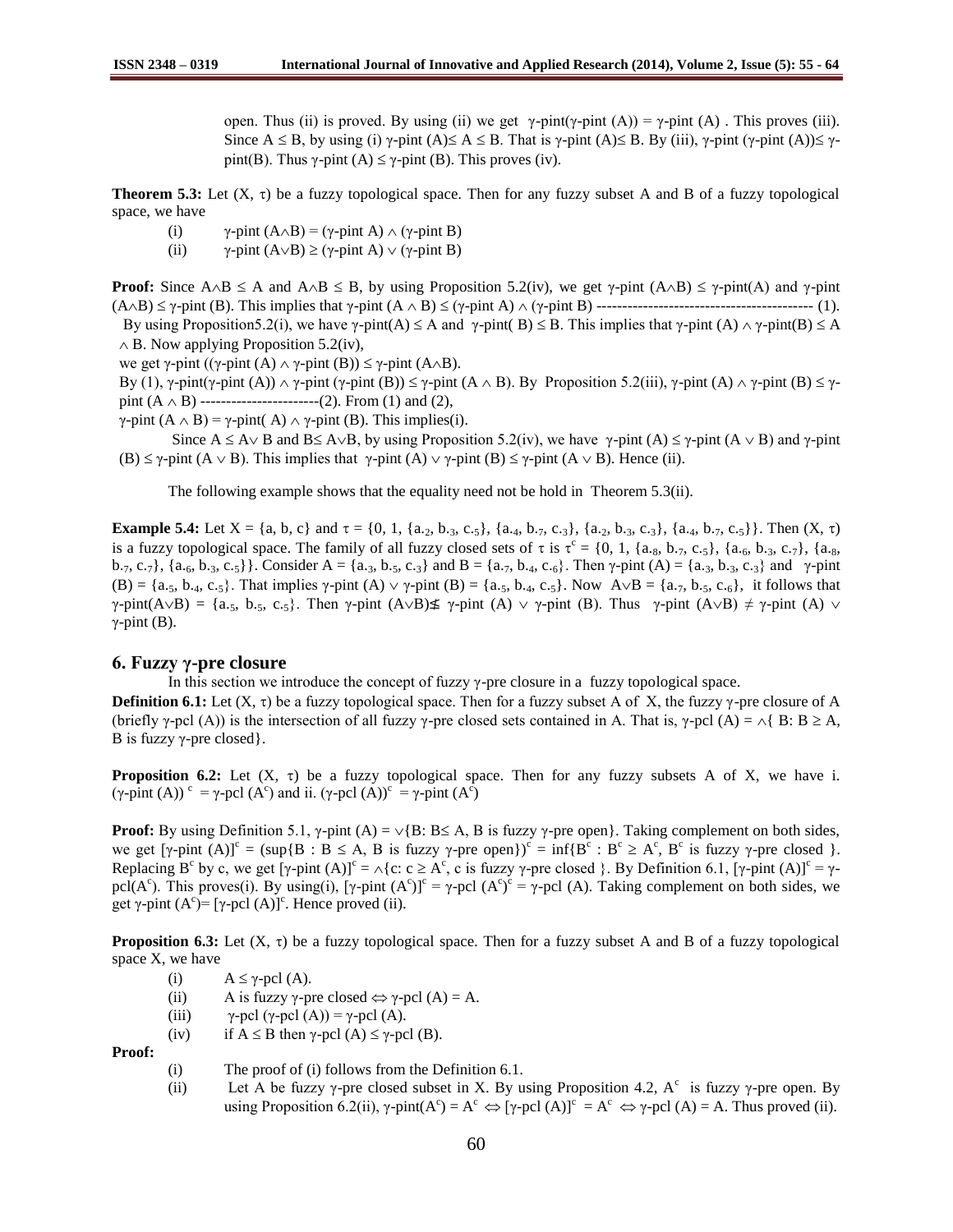- (iii) By using (ii),  $\gamma$ -pcl( $\gamma$ -pcl(A)) =  $\gamma$ -pcl(A). This proves (iii).
- (iv) Suppose  $A \leq B$ . Then  $B^c \leq A^c$ . By using Proposition 5.2(iv), y-pint  $(B^c) \leq \gamma$ -pint  $(A^c)$ . Taking complement on both sides, we get  $[\gamma\text{-pint (B^c)]}^c \geq [\gamma\text{-pint (A^c)]}^c$ . By proposition 6.2(ii), γ-pcl (B)  $\geq$  γ-pcl(A). This proves (iv).

**Proposition 6.4:** Let A be a fuzzy set in a fuzzy topological space X. Then  $int(A) \leq$  pint $(A) \leq$   $\gamma$ - $int(A) \leq$   $\gamma$ - $pint(A) \leq$  $A \leq \gamma$ -pcl(A)  $\leq \gamma$ -cl(A)  $\leq$  pcl(A)  $\leq$  cl(A).

**Proof:** It follows from the Definitions of corresponding operators.

**Theorem 6.5: 1.** A fuzzy set B of an fuzzy topological space X is fuzzy  $\gamma$ -pre open if and only if there exists a fuzzy set A of X such that  $A \leq B \leq \gamma$ -int(cl(A)).

1. A fuzzy set B of an fuzzy topological space X is fuzzy  $\gamma$ -pre closed if and only if there exists a fuzzy set A of X such that  $γ$ -cl(int(A)) $\leq B \leq A$ .

**Proof:** (1) Let B be a fuzzy subset of X. If a fuzzy set A of X such that  $A \leq B \leq \gamma$ -int(cl(A)) exists, then  $B \leq \gamma$  $int(cl(A)) \leq \gamma \text{-}int(cl(B))$ . Thus B is a fuzzy  $\gamma$ -pre open set. Conversely if B is any fuzzy  $\gamma$ -pre open set, then the result follows for  $A = B$ . Hence proved (1).

(2) Let B be a fuzzy subset of X. If a fuzzy set A of X such that  $\gamma$ -cl(int(A))≤B≤A exists, then A≥B≥  $\gamma$ -cl(int(A))≥ γ-cl(int(B)). Thus B is a fuzzy γ-pre closed set. Conversely if B is any fuzzy γ-pre closed set, then the result follows for  $A=$  B. Hence proved  $(2)$ .

**Theorem 6.6:** Let A be a fuzzy set of a fuzzy topological space X.

- (1) If A is fuzzy strongly pre open set, then  $\gamma$ -pcl(A)=A.
- (2) If A is fuzzy strongly pre closed set, then  $\gamma$ -pint(A) =A.

**Proof:** Let A be fuzzy strongly pre open. Then by Definition 2.1,  $A \leq int(\text{pel}(A))$ . That is  $\text{cl}(A) \leq \text{cl}(int(\text{pel}(A))) \leq$  $pcl(A) \leq \gamma$ -pcl(A) and since  $\gamma$ -pcl(A) $\leq$  A. Thus  $\gamma$ -pcl(A) = A. This proves (1). Let A be fuzzy strongly pre closed set. Then A<sup>c</sup> is fuzzy strongly pre open. By (1),  $\gamma$ -pcl(A<sup>c</sup>) = cl(A<sup>c</sup>). By 6.2(i),  $[\gamma$ -pint(A)]<sup>c</sup> = [int(A)]<sup>c</sup>. Thus  $\gamma$ -pint(A)  $=$ A. Hence  $(2)$ .

**Proposition 6.7:** Let  $(X, \tau)$  be a fuzzy topological space. Then for a fuzzy subset A and B of a fuzzy topological space X, we have

(i)  $\gamma$ -pcl (A $\lor$ B) =  $\gamma$ -pcl (A)  $\lor$   $\gamma$ -pcl (B) and

(ii)  $\gamma$ -pcl (A $\land$ B)  $\leq \gamma$ -pcl (A)  $\land \gamma$ -pcl (B).

**Proof:** Since  $\gamma$ -pcl  $(A \vee B) = \gamma$ -pcl[ $(A \vee B)^c$ ]<sup>c</sup>, by using Proposition 6.2(i), we have

 $\gamma$ -pcl (A $\lor$ B) = [ $\gamma$ -pint (A $\lor$ B)<sup>c</sup>]<sup>c</sup> = [ $\gamma$ -pint (A<sup>c</sup> $\land$ B<sup>c</sup>)]<sup>c</sup>. Again using Proposition 5.3(i), we have  $\gamma$ -pcl (A $\lor$ B) = [ $\gamma$ -pint  $(A^{c}) \wedge \gamma$ -pint  $(B^{c})$ ]<sup>c</sup> = [ $\gamma$ -pint  $(A^{c})$ ]<sup>c</sup>  $\vee$ [ $\gamma$ -pint  $(B^{c})$ ]<sup>c</sup>. By using Proposition 6.2(i), we have  $\gamma$ -pcl  $(A \vee B) = \gamma$ -pcl  $(A^{c})^{c} \vee$ γ-pcl (B<sup>c</sup>)<sup>c</sup> = γ-pcl (A)  $\vee$  γ-pcl (B). Thus proved (i). Since A  $\wedge$  B  $\leq$  A and A  $\wedge$  B  $\leq$  B, by using Proposition 6.3(iv),  $\gamma$ -pcl (A $\land$ B)  $\leq \gamma$ -pcl(A) and  $\gamma$ -pcl(A $\land$ B)  $\leq \gamma$ -pcl (B). This implies that  $\gamma$ -pcl (A $\land$ B)  $\leq \gamma$ -pcl (A)  $\land \gamma$ -pcl (B). This proves(ii).

The following example shows that  $\gamma$ -pcl (A $\land$ B) need not be equal to  $\gamma$ -pcl(A)  $\land$   $\gamma$ -pcl(B).

**Example 6.8:** Let  $X = \{a, b, c\}$  and  $\tau = \{0, 1, \{a_{.4}, b_{.3}, c_{.2}\}, \{a_{.6}, b_{.2}, c_{.1}\}, \{a_{.4}, b_{.2}, c_{.1}\}, \{a_{.6}, b_{.3}, c_{.2}\}\}\.$  Then  $(X, \tau)$  is a fuzzy topological space. The family of all fuzzy closed sets of  $\tau$  is  $\tau^c = \{0, 1, \{a_{\cdot6}, b_{\cdot7}, c_{\cdot8}\}, \{a_{\cdot4}, b_{\cdot8}, c_{\cdot9}\}, \{a_{\cdot6}, b_{\cdot8}, c_{\cdot9}\}$ c.<sub>9</sub>}, {a.<sub>4</sub>, b.<sub>7</sub>, c.<sub>8</sub>}. Consider A = {a.<sub>6</sub>, b.<sub>3</sub>, c.<sub>4</sub>} and B = {a.<sub>5</sub>, b.<sub>3</sub>, c.<sub>5</sub>}. Then  $\gamma$ -pcl(A) = {a.<sub>6</sub>, b.<sub>4</sub>, c.<sub>5</sub>} and  $\gamma$ -pcl (B) = {a.5, b.5, c.6}. Also γ-pcl (A)  $\land$  γ-pcl (B) = {a.5, b.4, c.5}. Now  $A \land B = \{a_1, b_2, b_3, c_4\}$  and γ-pcl (A $\land$ B) = {a.5, b.4, c.4}. Thus  $\gamma$ -scl (A)  $\land \gamma$ -scl (B)  $\neq \gamma$ -scl (A $\land$ B).

**Theorem 6.9:** Let  $(X, \tau)$  be a fuzzy topological space. Then for any family  $\{A_{\alpha}\}\$  of fuzzy subsets of a fuzzy topological space we have,

- (i)  $\forall [\gamma\text{-}pcl(A_{\alpha})] \leq \gamma\text{-}pcl(\forall A_{\alpha}).$
- (ii)  $\gamma$ -pcl( $\land A_{\alpha}$ )  $\leq \land$ [ $\gamma$ -pcl( $A_{\alpha}$ )].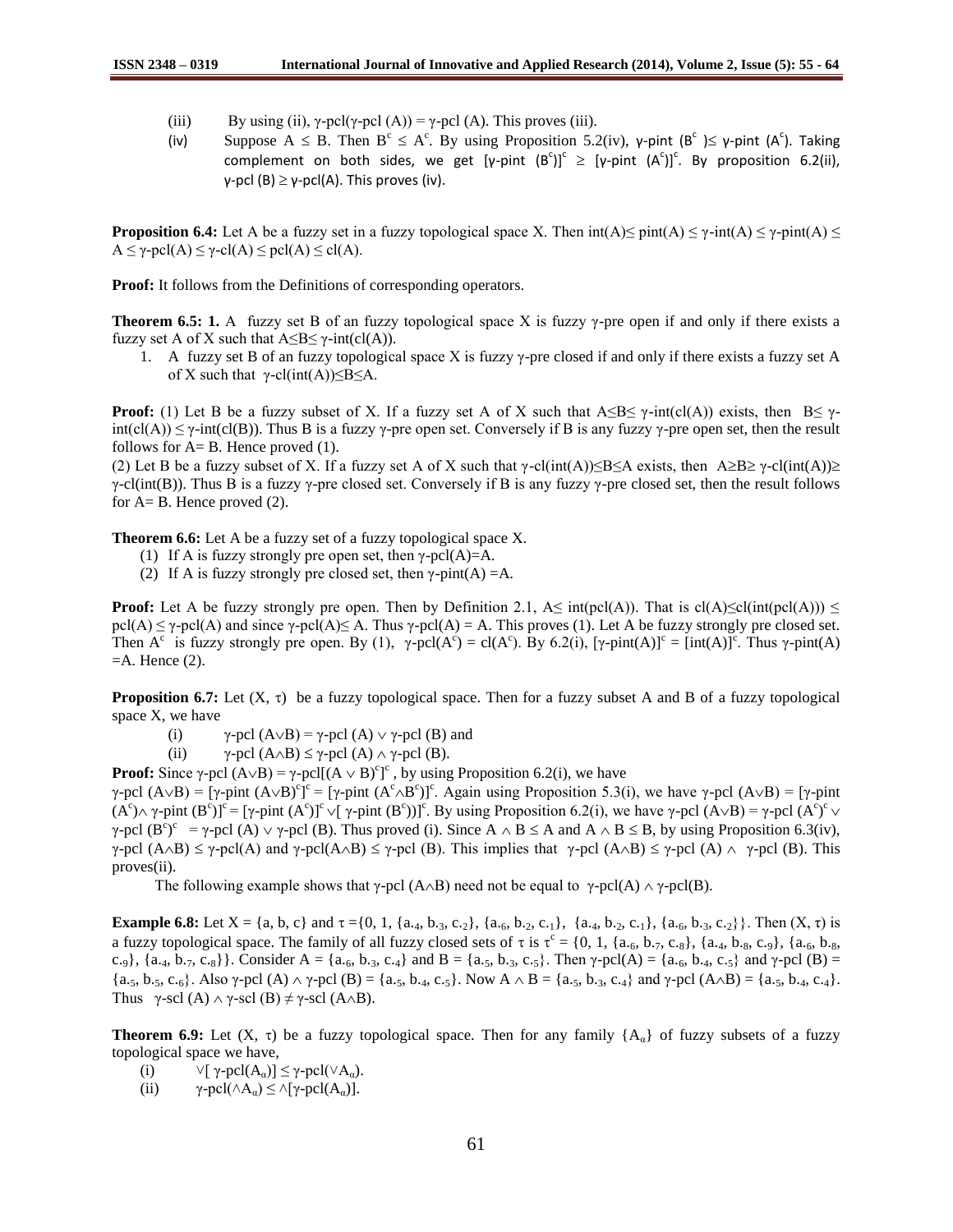**Proof:** For every β, A  $_8 \leq \vee$  A<sub>α</sub>  $\leq \gamma$ -pcl( $\vee$  A<sub>α</sub>). By using Proposition 6.3(iv),  $\gamma$ -pcl(A<sub>β</sub>)  $\leq \gamma$ -pcl( $\vee$  A<sub>α</sub>) for every β. This implies that  $\forall$ (γ-pcl(A <sub>β</sub>))  $\leq$  γ-pcl( $\lor$  A<sub>α</sub>). This proves (i).

Now  $\wedge$  A<sub>α</sub> $\leq$  A <sub>β</sub> for every β. Again using Proposition 6.3, we get γ-pcl( $\wedge$ A<sub>α</sub>)  $\leq$  γ-pcl(A <sub>β</sub>). This implies that γpcl( $∧$ A<sub>α</sub>)  $\leq$   $∧[γ-pcl(A_β)]$ .

**Theorem 6.10:** Let  $(X, \tau)$  be a fuzzy topological space. Then for a fuzzy subset A and B of X we have,

- (i)  $\gamma$ -pcl (A)  $\geq$  A  $\vee$  cl (int (A)).
- (ii)  $\gamma$ -pint (A)  $\leq$  A $\land$ int (cl (A)).
- (iii) int (γ-pcl (A))  $\leq$  int (cl (A)).
- (iv) int (γ-pcl (A))  $\geq$  int (cl(int (A))).

**Proof:** (i) Since pcl(A) is a fuzzy pre closed set, we have  $cl(int(A)) \leq cl(int(pel(A))) \leq pol(A) \leq \gamma$ -pcl(A) since  $A \le \gamma$ -pcl (A). Thus  $A \vee c l$  (int (A))  $\le \gamma$ -pcl (A). This proves (i).

(ii) Since  $\gamma$ -pint (A) is fuzzy  $\gamma$  –pre open set,  $\gamma$ -pint (A)  $\leq$  A. Then cl( $\gamma$ -pint (A))  $\leq$  cl(A). This implies that  $\gamma$ -int(cl( $\gamma$ -pint (A)))  $\leq \gamma$ -int (cl(A)). It follows that

 $\gamma$ -pint(A)  $\leq \gamma$ -int(cl(A)))  $\leq$  int(cl(A)). It shows that  $\gamma$ -pint (A)  $\leq$  A $\land$ int (cl(A)).

- (i) Since  $\gamma$ -pcl (A)≤A, int( $\gamma$ -pcl (A))≤int(cl(A)). This proves (iii).
- (ii) By (i),  $int(\gamma$ -pcl (A))  $\geq int(A \vee cl (int (A))) \geq int(cl(int(A))).$

 The family of all fuzzy pre open (fuzzy pre closed, fuzzy strongly pre open, fuzzy strongly pre closed, fuzzy γ-pre open, fuzzy γ-pre closed, fuzzy γ-open, fuzzy γ-closed) sets of an fuzzy topological space(X, τ) will be denoted by  $Fso(\tau)$  (Fscl( $\tau$ ),  $Fsso(\tau)$ , Fsscl( $\tau$ ),  $Fyso(\tau)$ ,  $Fysc\mathrm{l}(\tau)$ ,  $Fyo(\tau)$ ,  $Fycl(\tau)$ ).

**Proposition 6.11:** Let  $(X, \tau)$  be a fuzzy topological space. Then

- 1)  $F\gamma o(\tau) \wedge Fpo(\tau) \leq F\gamma po(\tau)$ .
- 2)  $F\gamma cl(\tau) \wedge F\text{pcl}(\tau) \leq F\gamma \text{pcl}(\tau).$
- 3)  $Fpo(\tau) \wedge Fspo(\tau) \leq F\gamma po(\tau)$ .
- 4) Fpcl( $\tau$ )  $\land$  Fspcl( $\tau$ ) $\leq$  Fypcl( $\tau$ ).

**Proof:** Let A be a fuzzy subset of F $\gamma o(\tau) \wedge \text{Fpo}(\tau)$ . Then  $A \in F \gamma o(\tau)$  and  $A \in \text{Fpo}(\tau)$ . By Definition 2.1,  $A \leq$ cl(int(A)) int(cl(A)) ≤ int(cl(A))≤ γ-int(cl(A)).Since A  $\in$  Fpo(τ), we have A ≤ int(cl(A)) ≤γ-int(cl(A)). Therefore A  $\in$  F  $\gamma$ po( $\tau$ ). This proves (1).

Let A be a fuzzy subset of Fγcl( $\tau$ )  $\land$  Fpcl( $\tau$ ). Then  $A \in F\gamma c l(\tau)$  and  $A \in F\gamma c l(\tau)$ . By Definition 2.1,  $A \ge$ cl(int(A)) $\land$  int(cl(A))  $\geq$ cl(int(A)) $\geq$   $\gamma$ -cl(int(A)). Since A  $\in$  Fpcl( $\tau$ ), we have A $\geq$ cl(int(A)) $\geq$  $\gamma$ -cl(int(A)). Therefore A  $\in$  F  $\gamma$ pcl( $\tau$ ). This proves (2).

Let  $A \in Fpo(\tau) \wedge Fspo(\tau)$ . Then  $A \in Fpo(\tau)$  and  $A \in Fspo(\tau)$ . By the Definition of 2.1,  $A \leq int(cl(A)) \leq \gamma$ -int (cl(A)). Since  $A \in Fspo(\tau)$ ,  $A \leq int(pcl(A)) \leq int(cl(A)) \leq \gamma-int(cl(A))$ . Therefore A is fuzzy  $\gamma$ -pre open. This proves (3).

Let  $A \in Fpel(\tau) \wedge Fspcl(\tau)$ . Then  $A \in Fpel(\tau)$  and  $A \in Fspcl(\tau)$ . By the Definition of 2.1,  $A \geq cl(intA)) \leq \gamma$ cl(int(A)). Since  $A \in \text{Fspcl}(\tau)$ ,  $A \geq cl(\text{pint}(A)) \geq cl(\text{int}(A)) \leq \gamma$ -cl(int(A)). Hence proved (4).

**Definition 6.12:** An fuzzy topological space  $(X, \tau)$  is fuzzy  $\gamma$ -PO-extremely disconnected if and only if  $\gamma$ -pcl(A) is a fuzzy γ-pre open set, for each fuzzy γ-pre open set A of  $(X, τ)$ .

**Theorem 6.13:** Let  $(X, \tau)$  be an fuzzy topological space. Then the following statements are equivalent:

- (i)  $X$  is  $\gamma$ -PO-extremely disconnected.
- (ii)  $\gamma$ -pint(A) is a fuzzy  $\gamma$ -pre closed set, for each fuzzy  $\gamma$ -pre closed set A of X.
- (iii)  $\gamma$ -pcl( $\gamma$ -pcl (A))<sup>c</sup> = ( $\gamma$ -pcl (A))<sup>c</sup>, for each fuzzy  $\gamma$ -pre open set A of X.
- (iv)  $B = (\gamma-\text{pol}(A))^c$  implies  $\gamma-\text{pol}(B) = (\gamma-\text{pol}(A))^c$  for each pair of fuzzy  $\gamma$  pre open sets A, B of X.

**Proof:** (i)  $\Rightarrow$  (ii) Let A be a fuzzy  $\gamma$ -pre closed set of X. Then A<sup>c</sup> is a fuzzy  $\gamma$ -pre open set. According to the assumption,  $\gamma$ -pcl (A<sup>c</sup>) is fuzzy  $\gamma$ -pre open set. So  $\gamma$ -pint (A) is a fuzzy  $\gamma$ -pre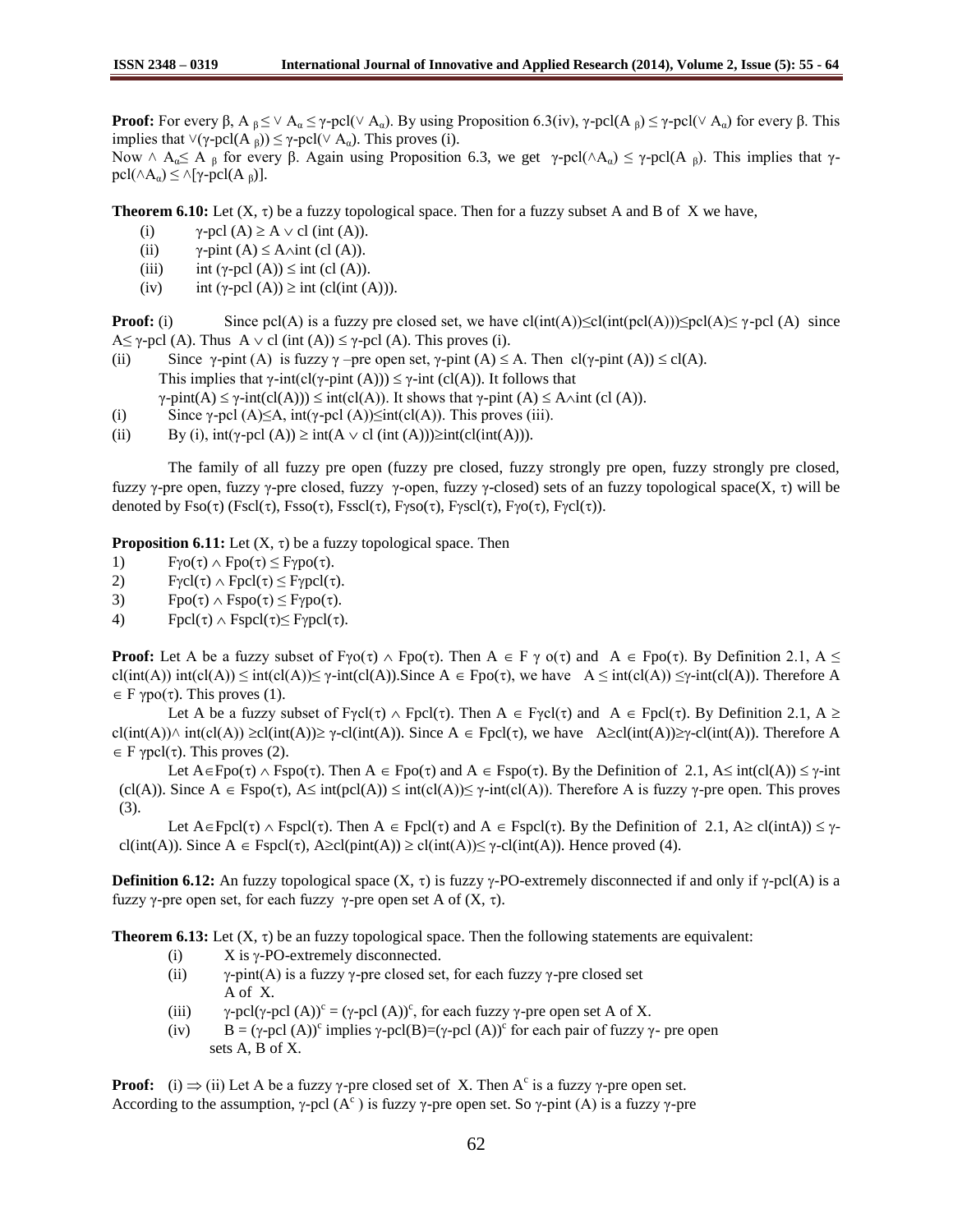closed set of X. (ii)  $\Rightarrow$  (iii) Suppose that A is a fuzzy  $\gamma$ -pre open set of X. Then  $\gamma$ -pcl( $\gamma$ -pcl (A))<sup>c</sup> =  $\gamma$ -pcl ( $\gamma$ -pint( A)<sup>c</sup>). According to the assumption,  $\gamma$ -pint (A<sup>c</sup>) is a fuzzy  $\gamma$ -pre closed set. So  $\gamma$ -pcl  $(\gamma$ -pint  $(A^c)$  =  $\gamma$ -pint  $(A^c)$  =  $(\gamma$ -pcl  $(A))^c$ . (iii)  $\Rightarrow$  (iv) Let A and B be a fuzzy  $\gamma$ -pre open set of X such that  $B = (\gamma$ -pcl  $(A))^c$ . From the assumption we have,  $\gamma$ -pcl  $B = \gamma$ -pcl $(\gamma$ -pcl (A))<sup>c</sup> =( $\gamma$ -pcl (A))<sup>c</sup>. (iv)  $\Rightarrow$  (i) Let A be a fuzzy  $\gamma$ -pre open set of X. We put B = ( $\gamma$ -pcl (A))<sup>c</sup> From the assumption, we obtain that  $\gamma$ -pcl (B) = ( $\gamma$ -pcl (A))<sup>c</sup>, so ( $\gamma$ -pcl (B))<sup>c</sup> =  $\gamma$ -pcl(A). Hence  $\gamma$ -pint (B<sup>c</sup>) =  $\gamma$ -pcl(A). Thus  $\gamma$ -pcl(A) is fuzzy  $\gamma$ -pre open set of X.

**Definition 6.14:** A fuzzy set A of fuzzy topological space  $(X, \tau)$  is said to be

- (a) fuzzy  $\gamma$ -t-set if int (A)=int( $\gamma$ -cl(A)).
- (b) fuzzy  $\gamma$ -m-set if A = U $\land$ V, where U is fuzzy open and V is fuzzy  $\gamma$ -t-set.

**Theorem 6.15:** Let(X,  $\tau$ ) be a fuzzy topological space. Then a fuzzy open subset A is fuzzy  $\gamma$ -pre open and fuzzy  $\gamma$ m-set.

**Proof:** Let A be a fuzzy open set. Then  $int(A) = A$ . In addition  $A \leq cl(A)$ , that implies  $A = int(A) \leq int(cl(A)) \leq \gamma$ int(cl(A)). Hence A is fuzzy  $\gamma$ -pre open. More over A = A $\land$ 1<sub>x</sub>. By Definition 6.14, A is fuzzy  $\gamma$ -m-set.

**Theorem 6.16:** Let  $(X, \tau)$  be an fuzzy topological space. If A is fuzzy  $\gamma$ -closed, then it is fuzzy  $\gamma$ -t-set.

**Proof:** Let A be fuzzy  $\gamma$ -closed. Then by Proposition 2.10,A= $\gamma$ -cl(A) and  $int(A)=int(\gamma$ -cl(A)). Therefore A is fuzzy  $\gamma$ -t-set.

**Theorem 6.17:** Let  $(X, \tau)$  be an fuzzy topological space. Then the intersection of any two fuzzy  $\gamma$ -t-set is fuzzy  $\gamma$ -tset.

**Proof:** Let A and B be fuzzy  $\gamma$ -t-set. Then by Definition 6.14,  $int(A)=int(\gamma - cI(A))$  and  $int(B)=int(\gamma - cI(B))$ . Therefore  $int(A) \wedge int(B) = int(\gamma - cI(A)) \wedge int(\gamma - cI(B)) = int(\gamma - cI(A) \wedge \gamma - cI(B)).$  By Remark 2.6,  $int(A \wedge B) = int(\gamma - cI(A \wedge B)).$ The following example shows that union of two fuzzy  $\gamma$ -t-set need not be fuzzy  $\gamma$ -t-set.

**Example 6.15:** Let  $X = \{a, b\}$  and  $\tau = \{0, 1, \{a_1, b_2\}, \{a_3, b_7\}\}\$ . Then  $(X, \tau)$  is a fuzzy topological space. The family of all fuzzy closed sets of  $\tau$  is  $\tau^c = \{0, 1, \{a_{.9}, b_{.7}\}, \{a_{.1}, b_{.3}\}\}\.$  Consider  $A = \{a_{.4}, b_{.7}\}\$  and  $B = \{a_{.8}, b_{.6}\}\.$  Then int(A)=  $\{a_{.1}, b_{.3}\}$  and int(B)=  $\{a_{.1}, b_{.3}\}$ . It follows that int( $\gamma$ -cl(A))=  $\{a_{.1}, b_{.3}\}$  and int( $\gamma$ -cl(B))=  $\{a_{.1}, b_{.3}\}$ . Therefore by Definition 6.10, A and B are fuzzy  $\gamma$ -t-set. Now A $\vee$ B={a.<sub>8</sub>, b.<sub>7</sub>} and int (A $\vee$ B)={a.<sub>1</sub>, b.<sub>3</sub>} but int( $\gamma$ -cl(A $\vee$ B))=  ${a_{.9}, b_{.7}}$ . It shows that  $A \vee B$  is not an fuzzy  $\gamma$ - t-set.

**Proposition 6.16:** Let  $(X, \tau)$  be a fuzzy topological space. Let A be a fuzzy subset of X. Then

- (i)  $\gamma$ -cl(A) = int(cl(A)).
- (ii)  $int(\gamma cl(A)) = int(cl(A)).$

**Proof:** Since A is fuzzy  $\gamma$ -closed  $\Leftrightarrow \gamma$ -cl(A)=A. Therefore  $\gamma$ -cl(A) $\geq$ int(cl(A)) $\wedge$ cl(int(A)) and  $\gamma$ -cl(A) $\geq$ A. Then  $\gamma$ cl(A)≥A∨(int(cl(A)) $\land$ cl(int(A))). If A is fuzzy  $\gamma$ -closed, then  $\gamma$ -cl(A)≤A. Since A is fuzzy open,int(A)=A. Since A $\leq cI(A)$ , we have A $\leq int(cI(A))$ . Since A $\leq cI(A)$ , we have A  $\leq cI(int(A))$ . Thus  $\gamma$ -cl(A) $\leq A \leq int(cI(A)) \wedge cI(int(A))$ . Thereforey-cl(A)≤A $\forall$ int(cl(A)) $\land$ cl(int(A)).

This implies that  $\gamma$ -cl(A)=A $\lor$ (int(cl(A)) $\lor$ cl(int(A))=A $\lor$ int(cl(A))=int(cl(A)). This proves (i). By (i),  $\gamma$ -cl(A) =  $int(cl(A))$ . It follows that  $int(\gamma-cl(A))=int(cl(A))$ .

# **Refrences**

[1] M.Athar and B.Ahmad, Fuzzy Boundary and Fuzzy Semiboundary, *Advances in Fuzzy systems*, vol. 2008,

586893, 9 pages.

[2] K.K.Azad, On fuzzy semi-continuity, fuzzy almost continuity and fuzzy weakly continuity, *J.Math.Anal.Appl*.